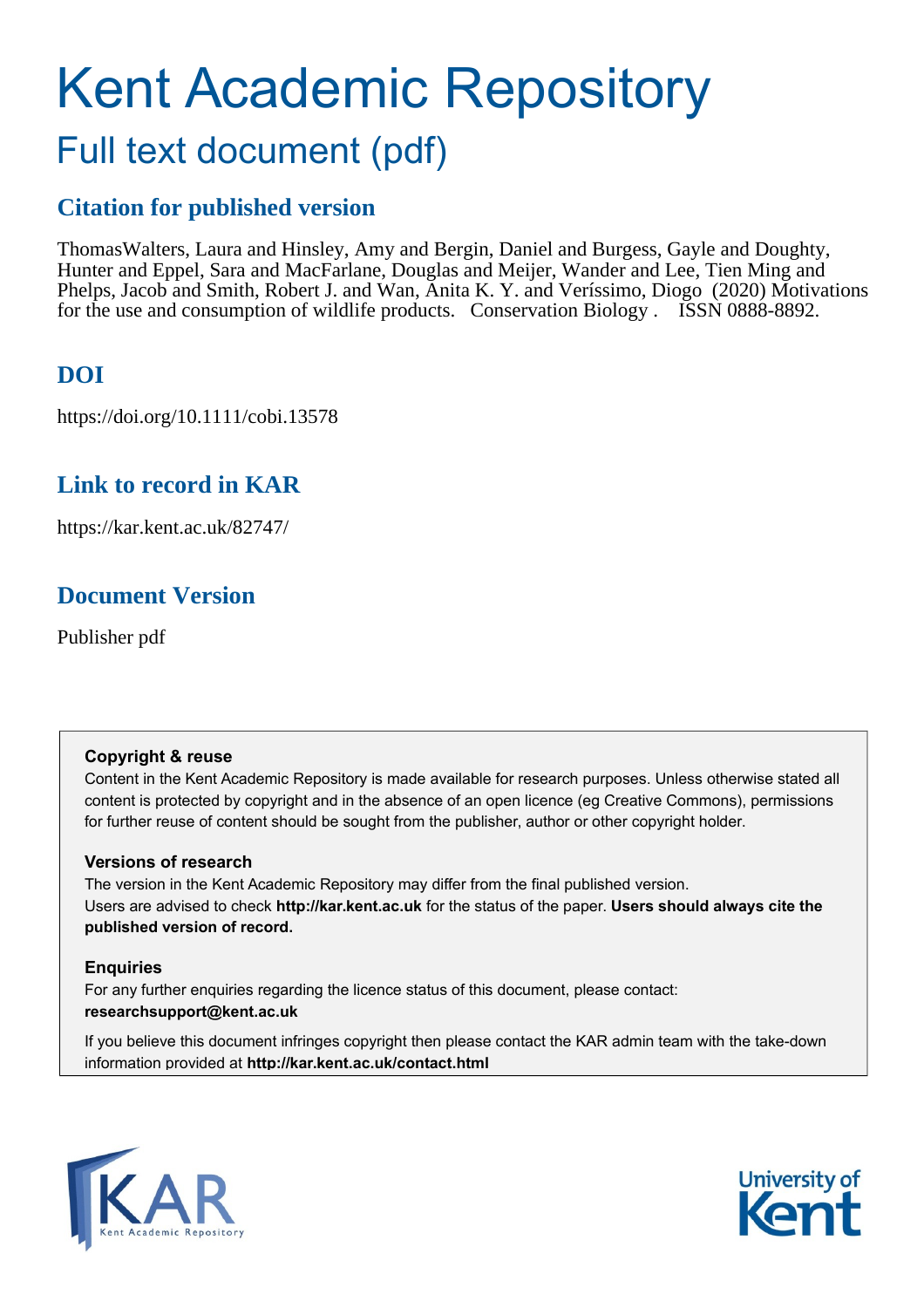*Conservation Practice and Policy*

## **Motivations for the use and consumption of wildlife products**

Laura Thomas-Walters  $\mathbf{D},^1$  $\mathbf{D},^1$  $\mathbf{D},^1$  Amy Hinsley  $\mathbf{D},^2$  Daniel Bergin, $^3$  Gayle Burgess, $^4$  Hunter Doughty  $\mathbf{D},^2$ Sara Eppel[,](https://orcid.org/0000-0003-2698-9358) $^5$  Douglas MacFarlane, $^6$  Wander Meijer, $^3$  Tien Ming Lee  $\textcolor{red}{\bullet}$ , $^7$  Jacob Phelps, $^8$ Robert J. Smith  $\mathbb{D},^1$  $\mathbb{D},^1$  $\mathbb{D},^1$  Anita K. Y. Wan, $^6$  and Diogo Veríssimo $^{2,9,10}$ 

<sup>1</sup>Durrell Institute of Conservation and Ecology, School of Anthropology and Conservation, University of Kent, Canterbury CT2 7NR, U.K.

<sup>2</sup>Department of Zoology, University of Oxford, 11a Mansfield Rd, Oxford OX1 3SZ, U.K.

3GlobeScan, 1/F, 33–35 Hillier Street, Sheung Wan, Hong Kong

4TRAFFIC International, David Attenborough Building, Pembroke Street, Cambridge CB2 3QZ, U.K.

5Eppel Sustainability, L2-8 Ivy Business Centre Crown Street, Failsworth, Manchester M35 9BG, U.K.

6Department of Zoology, University of Cambridge, Pembroke Street, Cambridge CB2 3EJ, U.K.

7State Key Laboratory of Biological Control and School of Life Sciences, Sun Yat-sen University, 135 West Xingang Road, Guangzhou 510275, China

8Lancaster Environment Centre, Lancaster University, Lancaster LA1 4YQ, U.K.

9Oxford Martin School, University of Oxford, 34 Broad St, Oxford OX1 3BD, U.K.

 $10$ Community Engagement, San Diego Zoo Institute for Conservation Research, 15600 San Pasqual Valley Rd, Escondido, CA 92027, U.S.A.

**Abstract:** The dominant approach to combating the illegal wildlife trade has traditionally been to restrict the supply of wildlife products. Yet conservationists increasingly recognize the importance of implementing demandside interventions that target the end consumers in the trade chain. Their aim is to curb the consumption of wildlife or shift consumption to more sustainable alternatives. However, there are still considerable knowledge gaps in understanding of the diversity of consumer motivations in the context of illegal wildlife trade, which includes hundreds of thousands of species, different uses, and diverse contexts. Based on consultation with multiple experts from a diversity of backgrounds, nationalities, and focal taxa, we developed a typology of common motivations held by wildlife consumers that can be used to inform conservation interventions. We identified 5 main motivational categories for wildlife use: experiential, social, functional, financial, and spiritual, each containing subcategories. This framework is intended to facilitate the segmentation of consumers based on psychographics and allow the tailoring of interventions—whether behavior change campaigns, enforcement efforts, or incentive programs—to the specific context in which they will be used. Underlining the importance of consumer research and collaborating with local actors is an important step toward promoting a more systematic approach to the design of demand reduction interventions.

**Keywords:** behavior change, conservation social science, consumer research, demand reduction, illegal wildlife trade

Motivaciones para el Uso y Consumo de Productos de Fauna

**Resumen:** Tradicionalmente, la estrategia dominante para combatir el mercado ilegal de fauna ha sido restringir la oferta de productos de fauna. Aun así, los conservacionistas cada vez reconocen más la importancia de

*email lt35@stir.ac.uk*

*Article impact statement: Understanding the motivations driving consumers of illegal wildlife products can inform the design of more effective interventions.*

*Paper submitted October 25, 2019; revised manuscript accepted June 19, 2020.*

*This is an open access article under the terms of the [Creative Commons Attribution](http://creativecommons.org/licenses/by/4.0/) License, which permits use, distribution and reproduction in any medium, provided the original work is properly cited.*

> *Conservation Biology*, Volume 0, No. 0, 1–9 © 2020 The Authors. *Conservation Biology* published by Wiley Periodicals LLC on behalf of Society for Conservation Biology DOI: 10.1111/cobi.13578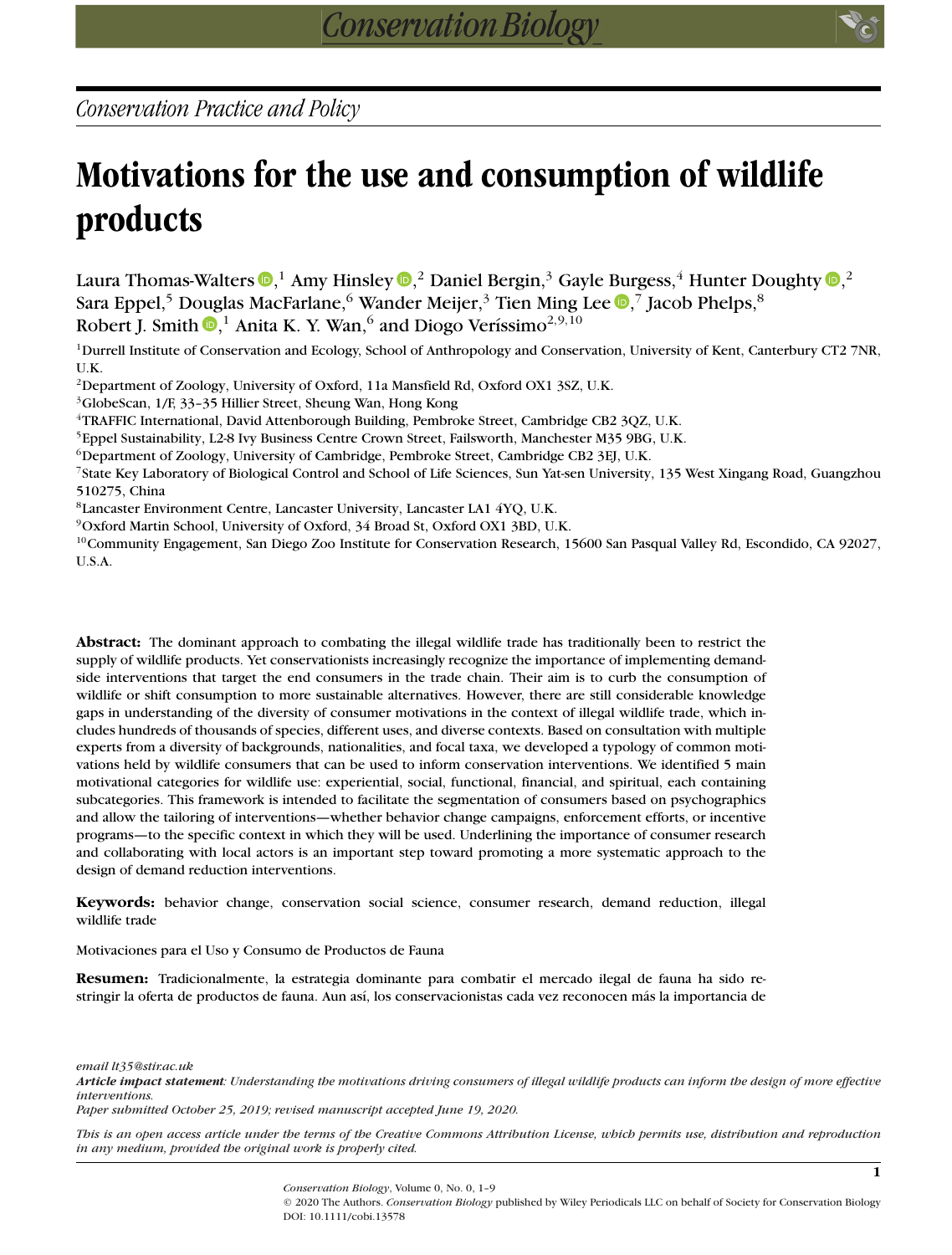implementar intervenciones por el lado de la demanda que se enfoquen en los consumidores finales en la cadena de mercado. Su objetivo es reducir el consumo de fauna o redirigir ese consumo hacia alternativas más sustentables. Sin embargo, todavía existen vacíos de conocimiento en el entendimiento de la diversidad de motivos para los consumidores dentro del contexto del mercado ilegal de fauna, el cual incluye cientos de miles de especies, diferentes usos y contextos diversos. Con base en consultas a varios expertos con una diversidad de antecedentes, nacionalidades y taxones de enfoque desarrollamos una tipología de motivos comunes que tienen los consumidores de fauna que pueden usarse para orientar las intervenciones de conservación. Identificamos cinco categorías principales de motivos para el uso de fauna: vivencial, social, funcional, financiero y espiritual, cada uno con subcategorías. Este marco de trabajo tiene la intención de facilitar la segmentación de consumidores con base en psicográficos y permitir la personalización de las intervenciones — sean campañas de cambios en el comportamiento, esfuerzos por hacer cumplir las reglas o programas de incentivos — al contexto específico en el que serán utilizadas. Resaltar la importancia de los estudios de mercado y la colaboración con los actores locales es un paso importante hacia la promoción de una estrategia más sistemática para el diseño de intervenciones para reducir la demanda.

**Palabras Clave:** cambio en el comportamiento, ciencia social, conservación, estudio de mercado, mercado ilegal de fauna, reducción de demanda

**摘要:** 传统上, 打击非法野生动植物贸易的主要方法是限制野生动植物制品的供应。然而, 保护科学专家越来越 认识到在贸易链的需求端针对终端消费者实施干预的重要性。其目标是遏制野生动植物的消费或将其转向更可 持续的替代品消费。然而, 在野生动植物非法贸易的背景下, 对消费者动机多样性的理解仍然存在相当多的知 识空白, 因为这涉及大量的物种、不同的用途和复杂的背景。基于不同背景、国籍, 关注不同类群的多位专家 的讨论,本文发展出一套野生动植物消费者普遍消费动机的分类框架, 可为保护的干预措施提供信息。本文区 分了野生动植物使用的五个主要的动机类别:体验性、社会性、功能性、经济性和精神性, 每个类别都包含子类 别。该框架可用于基于心理特征进行的消费者人群划分, 以及干预措施的调整 (包括在行为改变活动、执法活 动和激励项目中), 使其适应特定情景。本文还强调消费者研究以及与当地行动者合作的重要性, 朝着采用更系 统的方法来设计减少需求的干预措施迈出重要一步。

关键词: 保护社会科学; 野生动物非法贸易;减少需求; 行为改变; 消费者研究

### **Introduction**

People have used and traded wild species for millennia, but there is increasing concern about overexploitation to supply commercial trade in wildlife (Hughes 2003; Challender & MacMillan 2014). Although many trade chains are sustainable and provide a range of benefits (e.g., Golden et al. 2014), illegal and unsustainable trade in wildlife threatens the future of many species (Milner-Gulland et al. 2003; Rosen & Smith 2010). This illegal trade is one of the largest and most lucrative international crimes, with impacts that extend beyond harming the directly traded species, including undermining local livelihoods and damaging ecosystem stability (Rosen & Smith 2010; Cardinale et al. 2012; 't Sas-Rolfes et al. 2019). Curtailing this trade is a major conservation priority (Rosen & Smith 2010; Challender et al. 2015) and an increasingly high-profile global issue, as recognized by the United Nations in 2017 (General Assembly resolution 71/326 [United Nations General Assembly 2017]).

The dominant approach to combating the illegal wildlife trade is based on restricting supply, through trade bans, improved customs checks, and antipoaching measures (Phelps et al. 2014). More recently, conservationists have recognized the importance of demand-side interventions targeting the end consumers (Veríssimo & Wan 2018), as highlighted in Decisions 17.44–17.48 at

the Convention on International Trade in Endangered Species of Wild Fauna and Flora (CITES) 17th Conference of the Parties (CITES Secretariat 2016). This is driving a focus on changing individual behavior, using approaches such as social marketing and environmental education to encourage people to stop consuming wildlife or choose more sustainable options (Veríssimo & Wan 2018; Veríssimo et al. 2018).

Interventions to reduce unsustainable wildlife demand should use insights from behavioral science fields, such as sociology, marketing, and psychology (Veríssimo et al. 2012) because better understanding of the drivers of consumption and the internal and external barriers to proconservation behaviors of consumers is needed. Improved understanding of these factors would allow conservationists to influence consumption patterns more effectively. The most effective interventions apply behavior change models to inform their design stage (Michie & Prestwich 2010; Atkin & Rice 2012), and a variety of relevant behavioral models are available, including the theory of planned behavior and the model of goal-directed behavior (Ajzen 1985; Perugini & Bagozzi 2001; Davis et al. 2015).

One widely used behavior change model is the capability, opportunity, motivation, behavior (COM-B) model (Michie et al. 2011). This model posits that behavior change depends on 3 components: capability (the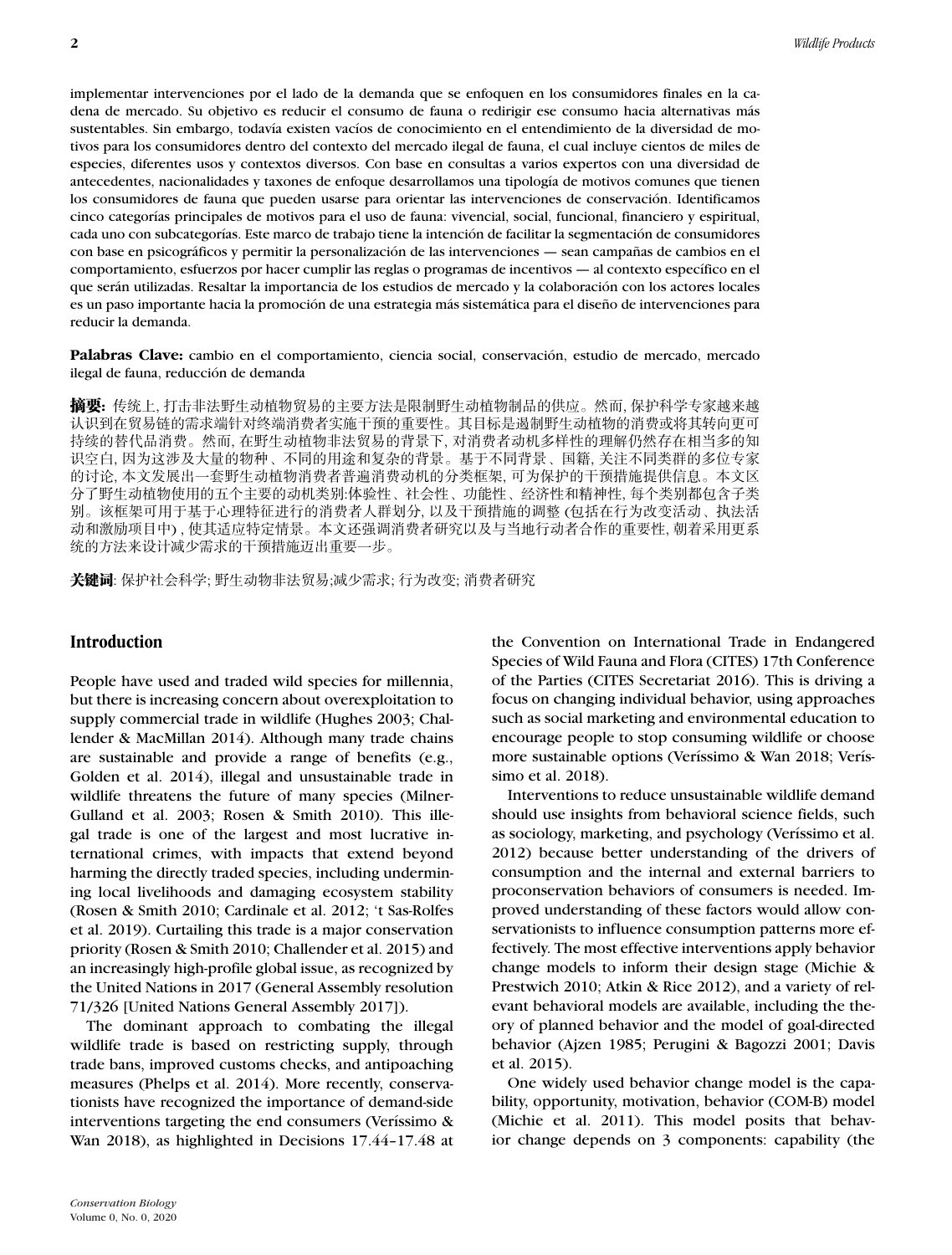

*Figure 1. The capability, opportunity, motivation, behavior framework for understanding behavior (Michie et al. 2011).*

physical and psychological ability to change), opportunity (a physical and social environment that is conducive to change), and motivation (positive personal beliefs and desires toward change) (Fig. 1). We focused on addressing key knowledge gaps around the third component, consumer motivation. We define *consumer motivation* as the drive to satisfy unmet needs and wants, whether physiological or psychological, through the acquisition of products (Pincus 2004). Understanding the underlying motivations driving the uses of specific products, along with the societal and cultural context in which they are consumed, allows for more effective behavior change interventions (Rothschild 1999; Michie et al. 2011).

The wildlife trade covers a wealth of species and uses. This ranges from rhinoceros horn consumed by Vietnamese businessmen as a signal of their social status (Truong et al. 2015), to bushmeat consumption in Gabon driven by the need for a healthy diet (Milner-Gulland et al. 2003), to illegally imported orchids used for ornamentation in China (Williams et al. 2018). Approaches for reducing demand must consider this diversity of motivations and uses, yet currently there is no taxonomy for motivations related to the wildlife trade.

We devised a typology of common motivations held by end consumers in the trade chain designed to inform conservation interventions and support more nuanced approaches to behavior change, such as the tailoring of interventions (e.g., behavior change campaigns, enforcement efforts, and incentive programs) to the specific context in which they will be used. We sought to highlight the diversity of demand for wildlife products, which necessitates a diversity in demand-reduction approaches. We reviewed work undertaken so far to catalogue motivations for wildlife use. We considered several example case studies, including trade in seahorses, songbirds, and orchids. We explored potential applications for our framework and the importance of identifying motivations as part of baseline research. We also considered future research that would help guide intervention efforts.

### **Developing a Framework for Motivations in the Wildlife Trade**

Despite previous research on consumers in the wildlife trade (e.g., Drury 2011; Shairp et al. 2016), consumer motivations are routinely overlooked, especially in relation to specific products. A typology of consumer roles described in Phelps et al. (2016) outlines the different uses for wildlife products and provides insights into the key actors in wildlife market chains. This focus on types of use differs from motivations for use, however, because people can use the same product in a similar way (e.g., eating and building) yet have very different motivations behind that usage. For example, pangolin (*Manidae*) meat may be consumed for subsistence in Ghana, but its consumption is predominantly for social status in Vietnam (Boakye et al. 2016; Shairp et al. 2016). Although the behaviors are superficially the same (consumption of pangolin meat), the differing motivations mean the 2 sets of consumers are highly unlikely to respond to the same intervention strategy.

Only a few studies have specifically looked at motivations. As part of acknowledging the complexity of demand, Ayling (2015) called for a more systematic approach to addressing wildlife consumers and highlighted examples, such as demand simply for personal pleasure. Burgess (2016) identified an initial framework of motivations, with 10 motivational clusters that influence wildlife product use around the world. Building on this, Thomas-Walters (2017) adapted these clusters, such as functional, into umbrella headings for other, more specific, motivations, such as medicinal and nutritional. However, this initial framework had gaps, particularly for common uses of plant products, such as fuel and housing and crafts. It also lacked validation by stakeholders with expertise outside of the East Asian cultural sphere.

For our work, we drew on these umbrella clusters to develop a comprehensive framework of motivations, establishing a more comprehensive framework that could be applied globally. This process involved iterative rounds of feedback from multiple wildlife trade experts from a diversity of backgrounds, nationalities, and focal species. These experts came from a range of social and natural science disciplines and were selected for their knowledge on key taxonomic groups, from orchids to pangolins, tropical timbers to sea turtles (Table 1). They came from academia, conservation practice, policy, and the private sector, and had worked in key consumer countries around the world, including in Asia, Europe, and North America.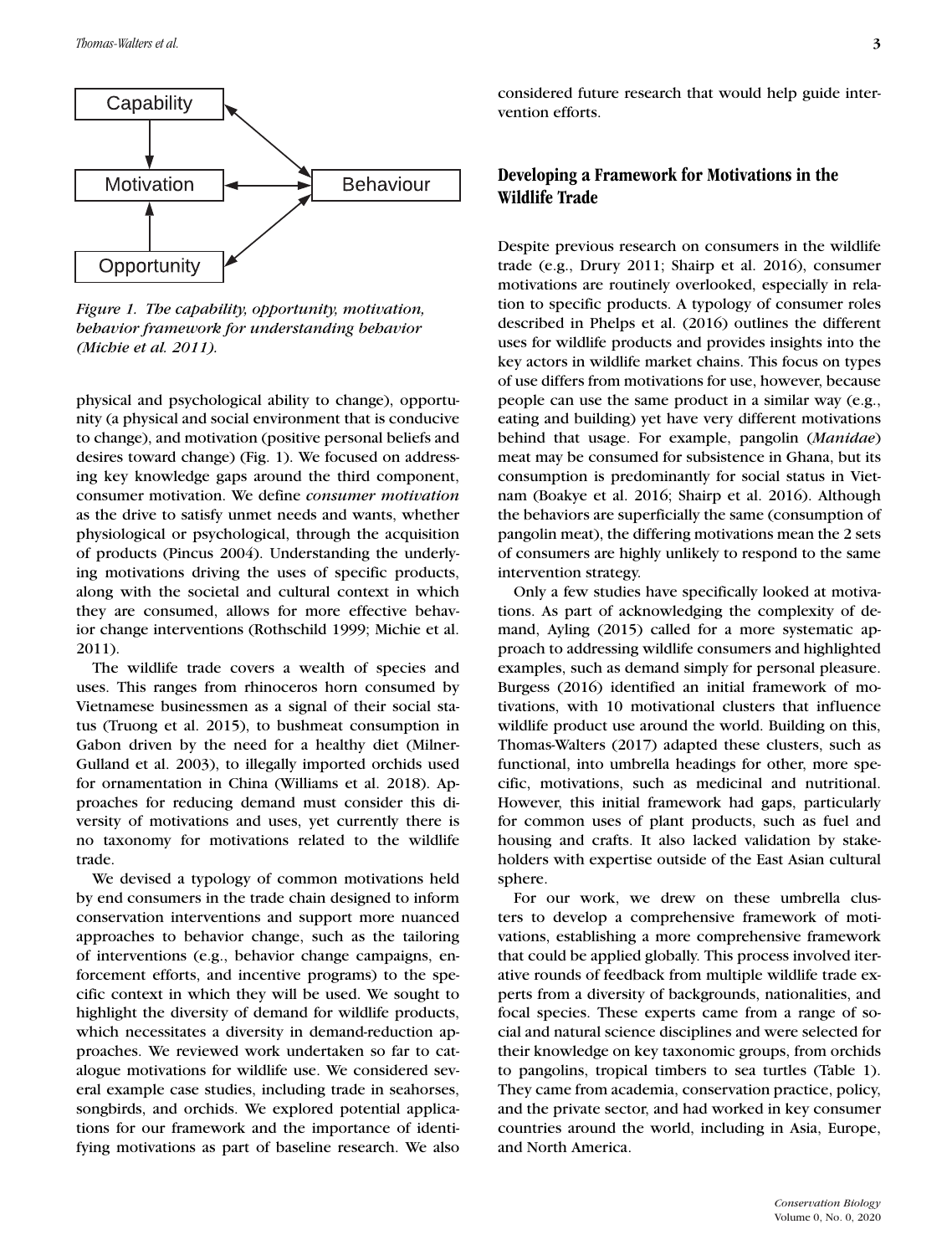**Table 1. Areas of expertise represented by key stakeholders in an examination of motivations for the wildlife trade.**

| Areas of<br>expertise | Represented                              |  |
|-----------------------|------------------------------------------|--|
| Sector                | academia, e.g., researchers              |  |
|                       | nongovernmental organizations, e.g.,     |  |
|                       | wildlife conservation charities          |  |
|                       | business, e.g., commercial consulting    |  |
|                       | policy, e.g., former civil servants      |  |
| <b>Species</b>        | mammals, e.g., saiga and pangolins       |  |
|                       | birds, e.g., songbirds                   |  |
|                       | fish, e.g., sharks and arowana           |  |
|                       | reptiles, e.g., sea turtles              |  |
|                       | amphibians, e.g., Asian grass frogs      |  |
|                       | plants, e.g., trees and orchids          |  |
| Countries             | Asia, e.g., China and Indonesia          |  |
|                       | Europe, e.g., United Kingdom             |  |
|                       | North America, e.g., United States       |  |
|                       | South America, e.g., Trinidad and Tobago |  |
|                       | Africa, e.g., São Tomé and Príncipe and  |  |
|                       | Tanzania                                 |  |
|                       | Australia, e.g., New Zealand             |  |
| Disciplines           | natural sciences, e.g., ecology          |  |
|                       | social sciences, e.g., anthropology,     |  |
|                       | geography, government policy,            |  |
|                       | international law and psychology         |  |
|                       | interdisciplinary, e.g., conservation,   |  |
|                       | marketing, and wildlife trade            |  |

The draft framework was developed by 5 of the coauthors, building on the previous typologies described above and then updated based on written feedback from another 10 experts. To refine the framework further, we held a workshop at the IWT (illegal wildlife trade) Evidence to Action 2018 symposium with approximately 30 participants (details in the Supporting Information). Ethics approval was granted by the University of Kent School Research Ethics Advisory Group (reference 10- PGR-18/19).

### **Wildlife Consumers Motivation Framework**

We identified 5 main motivational categories for wildlife use: experiential, social, functional, financial, and spiritual, each containing subcategories (Fig. 2). Consumers driven by experiential motivations are seeking to fulfil hedonistic pleasure, provide novelty, or satisfy curiosity (Holbrook & Hirschman 1982; Baumgartner 2010). Social motivations entail the desire to form or strengthen social relationships. They may include conspicuous consumption to impress peers (Baumgartner 2010), where a product's expense signals the social class of the possessor. This increase in demand for high-priced goods is known as the snob effect in economics (Goodstein & Polasky 2014).

In contrast, functional motives rely on the practical use of a product or the function it performs (Sheth et al. 1991; Baumgartner 2010). In our typology, functional motives cover wildlife products acquired to fulfil an everyday purpose or function, such as hunger or heating. A related but distinct category is financial, where material goods are desired for the monetary value they may provide. Consumer research has paid little attention to profit-seeking purchases, but they are an important facet of consumption (Zhou & Pham 2004). Finally, the purchase of material goods is to fulfil spiritual needs or to bring protection, luck, or fortune in business and life (Richins 2005; Skousgaard 2006; Park & Baker 2007). These are often referred to as spiritual motivations, with resulting behaviors influenced by heritage, and potentially intended (whether consciously or not) to achieve a social function (Oman 2013).

We focused on motivations that drive demand for specific products, but acknowledge that there are a multitude of contextual and enabling factors that could also affect usage, such as habits, availability, and price.



*Figure 2. Framework overview for motivations behind the use of wildlife products.*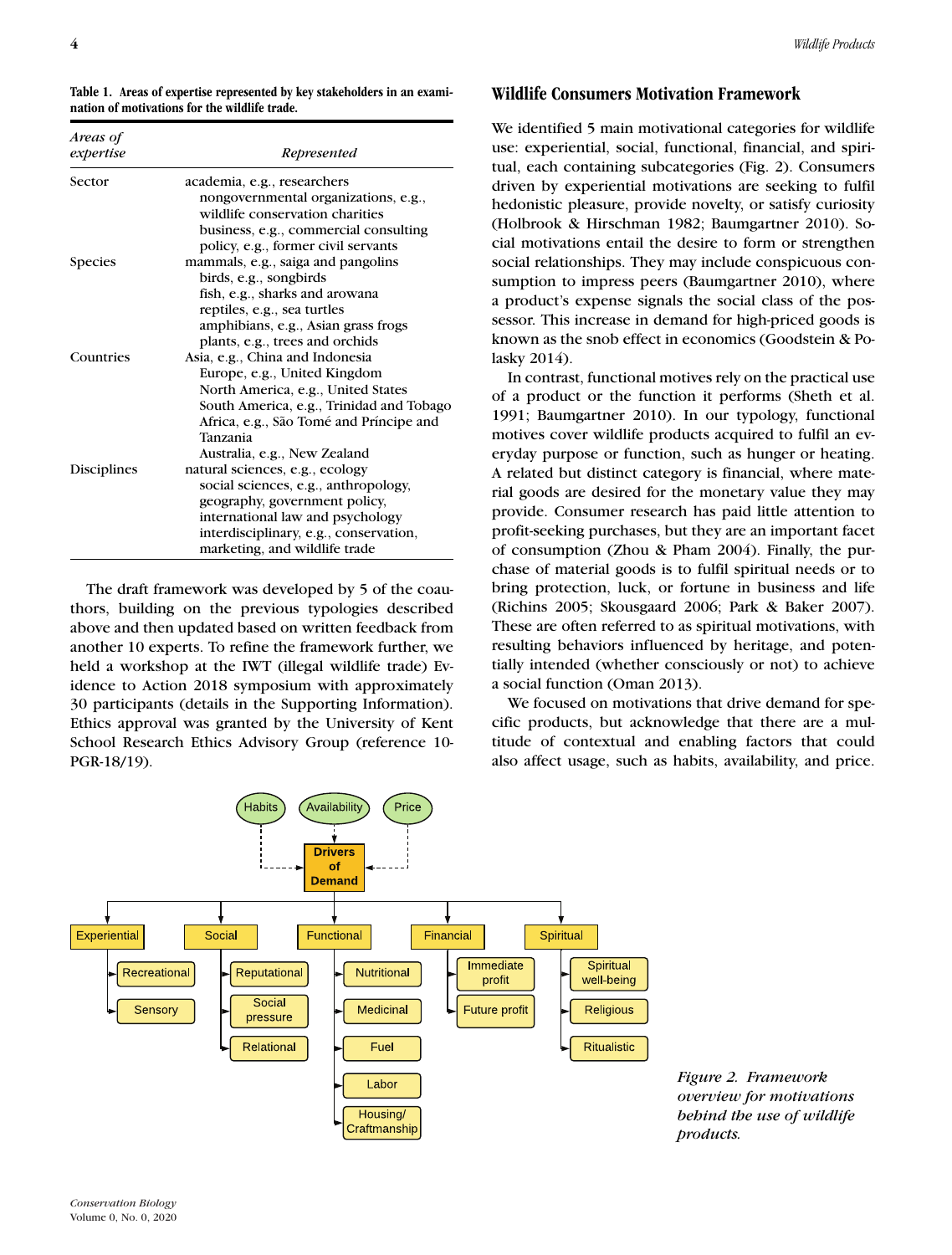#### **Table 2. Detailed framework for the motivations behind the use of wildlife products.**

| Category                 | <b>Motivation</b>                                                                           | Examples                                                                                 |
|--------------------------|---------------------------------------------------------------------------------------------|------------------------------------------------------------------------------------------|
| Experiential             | desire to fulfil hedonistic pleasure, provide                                               |                                                                                          |
|                          | novelty, or satisfy curiosity                                                               |                                                                                          |
| recreational             | desire for leisure or pursuit of a pastime                                                  | musical instruments made from armadillo                                                  |
|                          | activity                                                                                    | hide in Bolivia (Peredo 1999)                                                            |
| sensory                  | desire to please the senses, including                                                      | appreciation for the feel or texture of                                                  |
| Social                   | aesthetic, olfactory, and tactile                                                           | animal fur (Downes 2018)                                                                 |
|                          | desire to form or strengthen social<br>relationships                                        |                                                                                          |
| reputational             | desire to give others a certain impression or                                               | rhinoceros horn given as a gift in Vietnam<br>(Vu & Nielsen 2018)                        |
|                          | to benefit socially or to gain currency in a                                                |                                                                                          |
|                          | business transaction or highlight social<br>standing or wealth                              |                                                                                          |
| social influence         | direct influence from peers, family                                                         | social expectations driving the serving of                                               |
|                          | members, or those in influential                                                            | shark fin soup at weddings (Cheung &                                                     |
|                          | positions, such as health professionals, or                                                 | <b>Chang 2011)</b>                                                                       |
|                          | indirect influence through perceived                                                        |                                                                                          |
|                          | socially normative behaviors and                                                            |                                                                                          |
|                          | attitudes                                                                                   |                                                                                          |
| relational<br>Functional | desire for companionship or for closeness                                                   | pet ownership (Bush et al. 2014)                                                         |
|                          | to a larger social group or cultural or                                                     |                                                                                          |
|                          | national identity                                                                           |                                                                                          |
|                          | need to fulfil an everyday purpose or                                                       |                                                                                          |
|                          | function                                                                                    |                                                                                          |
| nutritional              | desire to fulfil a dietary need (e.g., protein                                              | wild caught fish traded globally (Pauly et al.                                           |
| medicinal                | or food) for people, livestock, or pets                                                     | 2002)                                                                                    |
|                          | desire to treat an illness or promote<br>wellness ( <i>i.e.</i> , curative or preventative) | Cordyceps caterpillar fungus traded as<br>medicine in China (Holliday & Cleaver<br>2008) |
| fuel                     | need to cook or generate heat                                                               | acacia wood sold from East Africa for                                                    |
|                          |                                                                                             | charcoal (Okello et al. 2001)                                                            |
| housing and crafts       | desire for shelter, clothing, and other                                                     | iroko tree used in Benin to build furniture                                              |
|                          | practical items                                                                             | (Ouinsavi et al. 2005)                                                                   |
| abor                     | desire to exploit the labor of working                                                      | working elephants in Myanmar                                                             |
|                          | animals                                                                                     | (Leimgruber et al. 2008)                                                                 |
| Financial                | desire for financial gain                                                                   |                                                                                          |
| immediate profit         | desire to generate income                                                                   | slow loris used to sell selfies in Turkey                                                |
|                          |                                                                                             | (Kitson & Nekaris 2017)                                                                  |
| future profit            | desire for future profit or an investment                                                   | ivory used as an investment in China (Gao                                                |
| Spiritual                | strategy                                                                                    | & Clark 2014)                                                                            |
|                          | desire to fulfil spiritual needs, or bring                                                  |                                                                                          |
|                          | protection, luck, or fortune in business<br>and life; sometimes interlinked with            |                                                                                          |
|                          | cultural practices                                                                          |                                                                                          |
| spiritual well being     | desire to improve one's fortune in this life                                                | ornamental fish used to improve feng shui                                                |
|                          | or any other lives                                                                          | (Ng $2016$ )                                                                             |
| religious                | desire to practice, engage, or signal an                                                    | lansan tree resin used to make incense for                                               |
|                          | affiliation with an organized religion or                                                   | religious services in St. Lucia (Daltry                                                  |
|                          | spiritual belief                                                                            | et al. 2015)                                                                             |
| ritualistic              | desire to practice rituals or traditions                                                    | songbirds bought as a rite of passage for                                                |
|                          |                                                                                             | young men in Indonesia (Anggraini 2017)                                                  |

For instance, someone may desire tiger bones for a traditional remedy but be unable to purchase any, so they opt to buy lion bone instead. In this case, availability has affected the consumer's decisions, but the underlying motivational driver is still medicinal. Similarly, a large number of people in both Vietnam and China value ivory for its ornamental qualities, but use is much lower in Vietnam because potential consumers currently lack the financial means to buy it (National Geographic & GlobeScan 2015). A detailed description of

the behaviors driven by the different motivations is in Table 2.

When applying this framework, 3 key aspects need to be considered. First, our framework is a multivariate rather than a discriminant typology. Although the motivational categories are discrete, products may well be used for multiple reasons and thus conservationists should not use this framework to pigeonhole consumers, who may be driven by multiple motivations. For example, one of the largest threats to songbirds (Passeriformes) in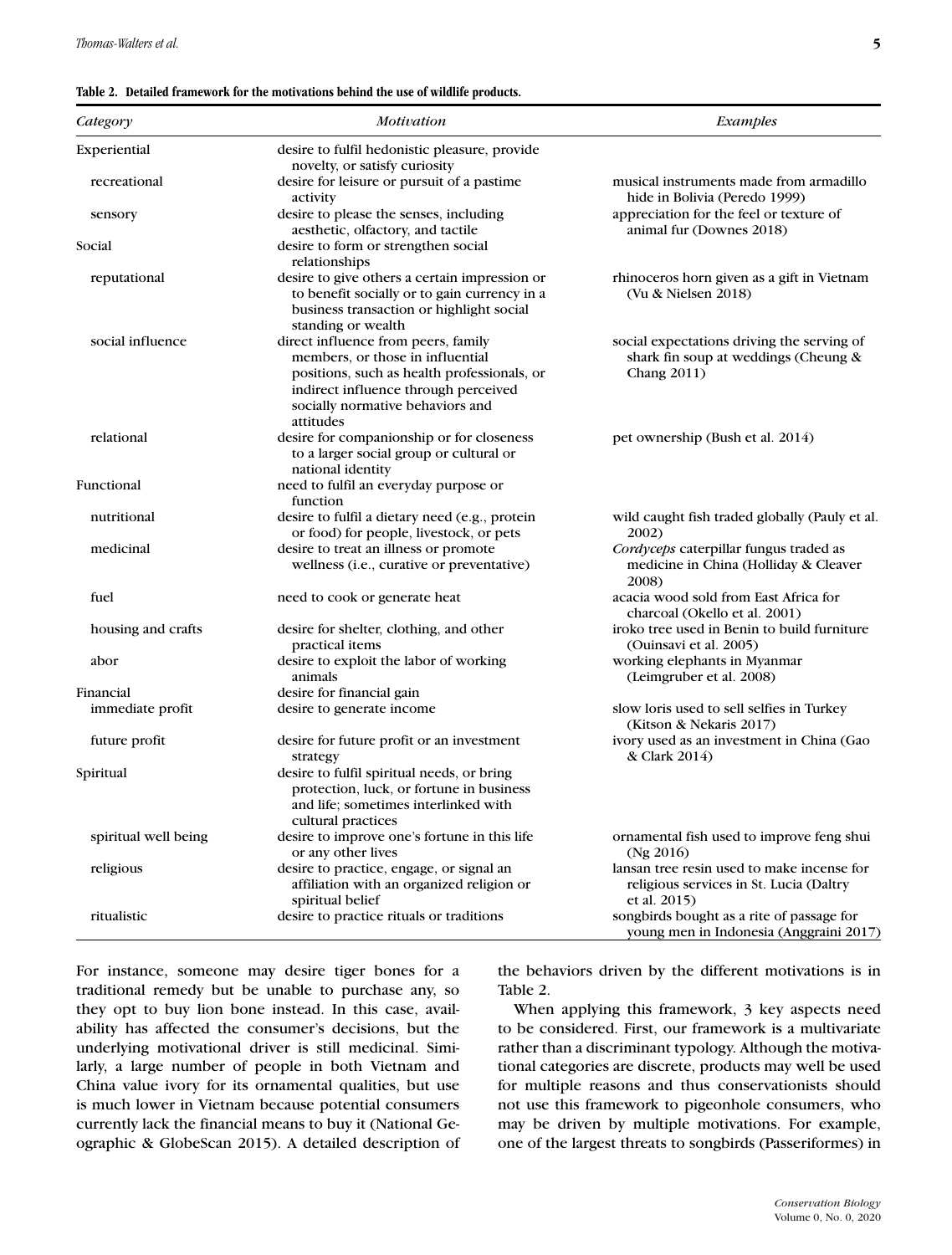Southeast Asia is the capture of wild birds to be kept as pets (Souto et al. 2017), particularly in Indonesia (Burivalova et al. 2017; Bergin et al. 2018). These birds are highly valued for their beauty and singing ability (Regueira & Bernard, 2012). They are entered into songbird competitions, and winners receive both social status and monetary prizes (Jepson et al. 2011). The ownership of a songbird is also considered a rite of passage for young men in some parts of Indonesia (Anggraini 2017). Each of these motivations is distinct, but they may be simultaneously held by consumers (Fig. 3a). Moreover, although each of these motivations is distinct, some are more pressing than others. In such cases, techniques for examining the attributes that influence consumer choice can help quantify the relative strength of different motivations (Hanley et al. 2002). For example, choice modeling, a stated preference method, works on the assumption that participants in a hypothetical market situation will choose products that provide them the highest level of utility, revealing which attributes different consumer segments most value (Hinsley et al. 2015; Shairp et al. 2016).

The second consideration is that although some motivational categories (e.g., financial gain) may apply to multiple trade chain actors, our focus on end consumers means that care is needed to understand which groups are actually driving demand. For example, seahorses (*Hippocampus* spp.) are used globally in traditional medicine (Fig. 3b), with the largest demand coming from China and Taiwan (Foster et al. 2019). Dried seahorses are used as a remedy for a variety of medical conditions in traditional Chinese medicine (TCM), including sexual dysfunction and difficult childbirth (Rosa & Defavari 2013). If a Chinese man visited a TCM practitioner for an arthritis treatment and was prescribed dried seahorses, then the demand for seahorses is not necessarily coming from the patient. If he just wished to have a generic remedy and was happy to take whatever he was prescribed, then the species-specific demand would actually be coming from the TCM practitioner. It may therefore be more effective to target these intermediaries in the trade chain rather than the consumer himself. This example of mediated demand is different from someone who specifically requests seahorses because of a belief in their curative properties, which is where our framework would be of use in consumer segmentation.

The third consideration relates to the COM-B model, which recognizes that motivation is only one of the factors that enable behavior change (Michie et al. 2011). Thus, although it is always important to understand motivations, in some cases it will be more effective to use structural or legal interventions that target capability and opportunity (Rothschild 1999). For example, there is great demand by international consumers for orchids (Hinsley et al. 2017). People buy these plants as a hobby and out of an aesthetic appreciation for their beauty



*Figure 3. Motivations associated with the purchase of (a) songbirds (Jepson et al. 2011; Regueira & Bernard 2012; Anggraini 2017; Souto et al. 2017), (b) seahorses (Martin-Smith & Vincent 2006; Kumaravel et al. 2012; Foster et al. 2019), and (c) wild-sourced orchids (Liu et al. 2014; Hinsley et al. 2017; Williams et al. 2018).*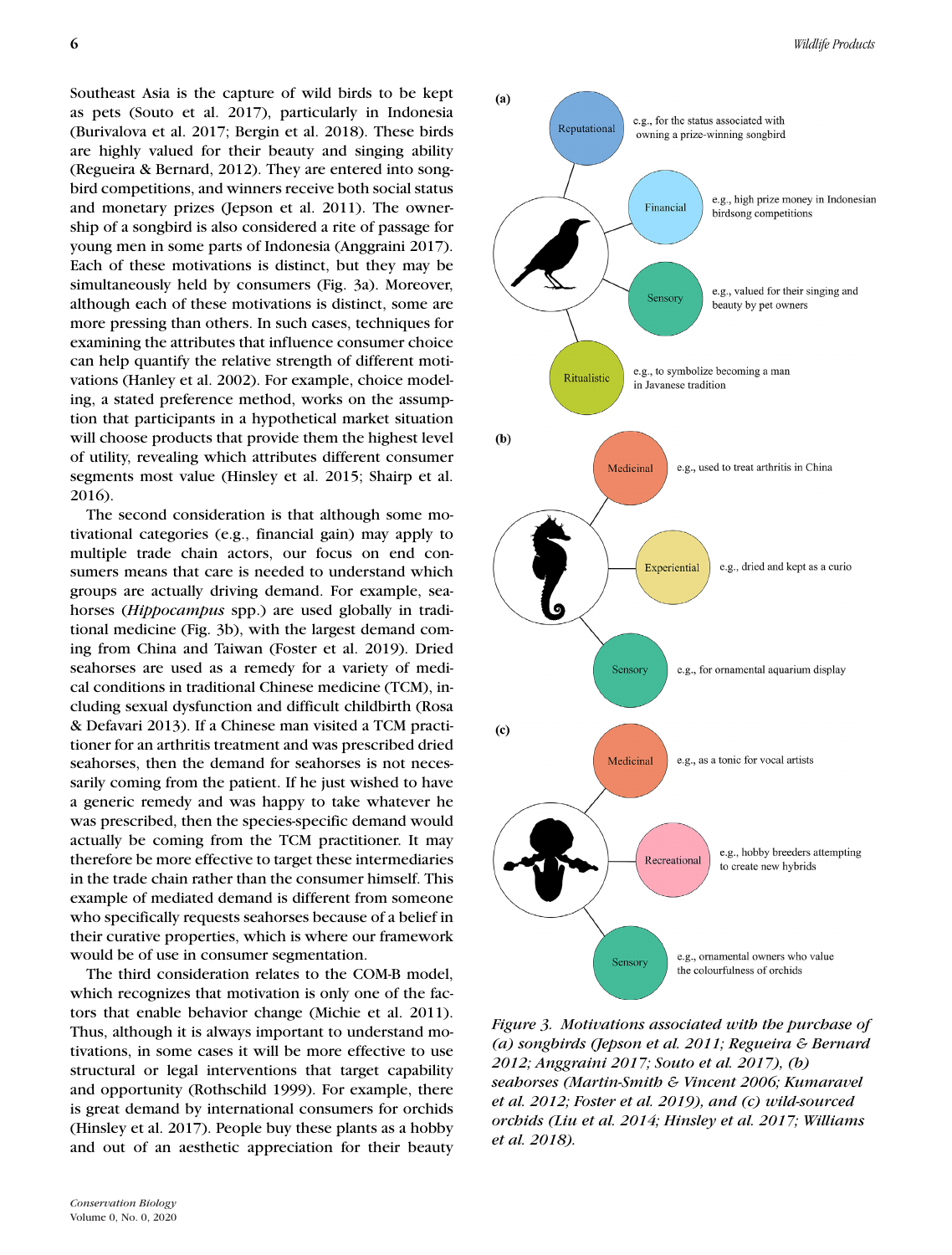(Fig. 3c). In some cases, plants are illegally supplied from the wild, and so conservationists may seek to tackle the problem through a demand reduction intervention. However, research on consumers shows that for collectors in China, colorfulness is a larger motivator than origin (Williams et al. 2018). Therefore, a more cost-effective conservation strategy may involve facilitating artificial propagation of more colorful orchids or improving enforcement so as to increase the costs and barriers of importing wild-sourced plants. Care should also be taken to avoid negative, unintended consequences stemming from the use of inappropriate interventions (Thomas-Walters et al. 2020).

### **Framework Applications**

There are 2 key ways our framework could contribute to the conservation of illegally traded species. First, it allows the segmentation of target consumers by motivation. In social marketing, for instance, segmentation is used because people with comparable attributes generally respond similarly to different messaging strategies (Nisbet & Scheufele 2009; Graham & Abrahamse 2017), allowing for more focused and efficient interventions (as opposed to a traditional one-size-fits-all approach). Demand reduction interventions in conservation rarely attempt this step (Greenfield & Veríssimo 2018), but when they do, they frequently classify people by demographic variables, such as age and gender. Segmentation based only on demographics, however, largely neglects the psychographic profiling of customers that can provide more useful information (Lin 2002). The health sector has recognized the value of psychographics (the study of personality, values, and motivations) for connecting with target audiences (Boslaugh et al. 2005), and there are strong parallels with the design of behavior change interventions in conservation, for example, the use of the COM-B model in understanding undesirable consumer behaviors (Atkins & Michie 2013).

Such segmentation is also important to the design and enforcement of legal–regulatory frameworks targeting consumers. For example, the effectiveness of enforcement measures is also likely to differ across motivations. For example, enforcement of rules that conflict with deeply held spiritual motivations may be significantly challenging. The willingness of officials to enforce laws that contradict their own deep-rooted beliefs should also be considered when designing interventions because evidence suggests that imposing strict laws that conflict strongly with prevailing social norms may backfire (Acemoglu & Jackson 2017). These broader examples underline the importance of baseline research to identify the main motivations among consumers in each market. Where possible, motivations may even be quantified using economic concepts such as utility theory (Goodstein & Polasky 2014). However, it is important that such work accounts for researcher and practitioner bias, especially when conservationists have different practices and beliefs from the target audience. In these situations, conservationists undertaking consumer research to understand the audience's perspective and motivations should collaborate with local actors.

A second application for our framework is in the design of novel research and interventions. For instance, it could be adopted when evaluating the success of addressing different motivations for consumption and identifying the most influential motivators for specific groups (Burgess 2016; Thomas-Walters 2017). Another as-yet unexplored avenue for future research is the potential for shared messaging strategies or whole interventions that target products purchased by the same consumer group due to the same motivations (Burgess 2016). For example, if a consumer group desired both ivory and rosewood for their aesthetic qualities and the prestige associated with owning them, then 1 intervention could successfully target both behaviors or the same strategy could be used consecutively on the same group to target each behavior. The former approach is supported by related research on behavioral spillovers, which has shown that changing one behavior can sometimes lead to alterations in other, similar behaviors (Truelove et al. 2014). Harnessing shared motivations to address consumption of multiple products within a single intervention would be of enormous value in conservation, where funds and resources are often limited (Bottrill et al. 2008; McDonald-Madden et al. 2008).

By mapping out motivations, conservation practitioners and researchers clarify the complexity of both individual wildlife product usage and the wildlife trade overall. This underlines the importance of consumer research, which is lacking for most demand reduction interventions (Greenfield & Veríssimo 2018). Our analysis provides a broad, globally applicable framework that can underpin the development of a common language for wildlife trade research, making it easier for practitioners and researchers to identify relevant previous studies that could inform potential future interventions. Thus, it is an important step toward producing a more systematic approach to designing effective demand reduction interventions.

### **Acknowledgments**

We thank all attendees to the workshop we held at the IWT Evidence to Action 2018 symposium, including D. Brockington, L. Bullough, H. Cheung, E. Davies, R. Drury, G. Edwards, M. Gollock, E. MacDonald, Nuruliawati, V. Sharif, F. Thomaz, and Y. Wang. We also thank J. Hu for translating the article title and abstract into Chinese. L.T.W. was funded by the University of Kent research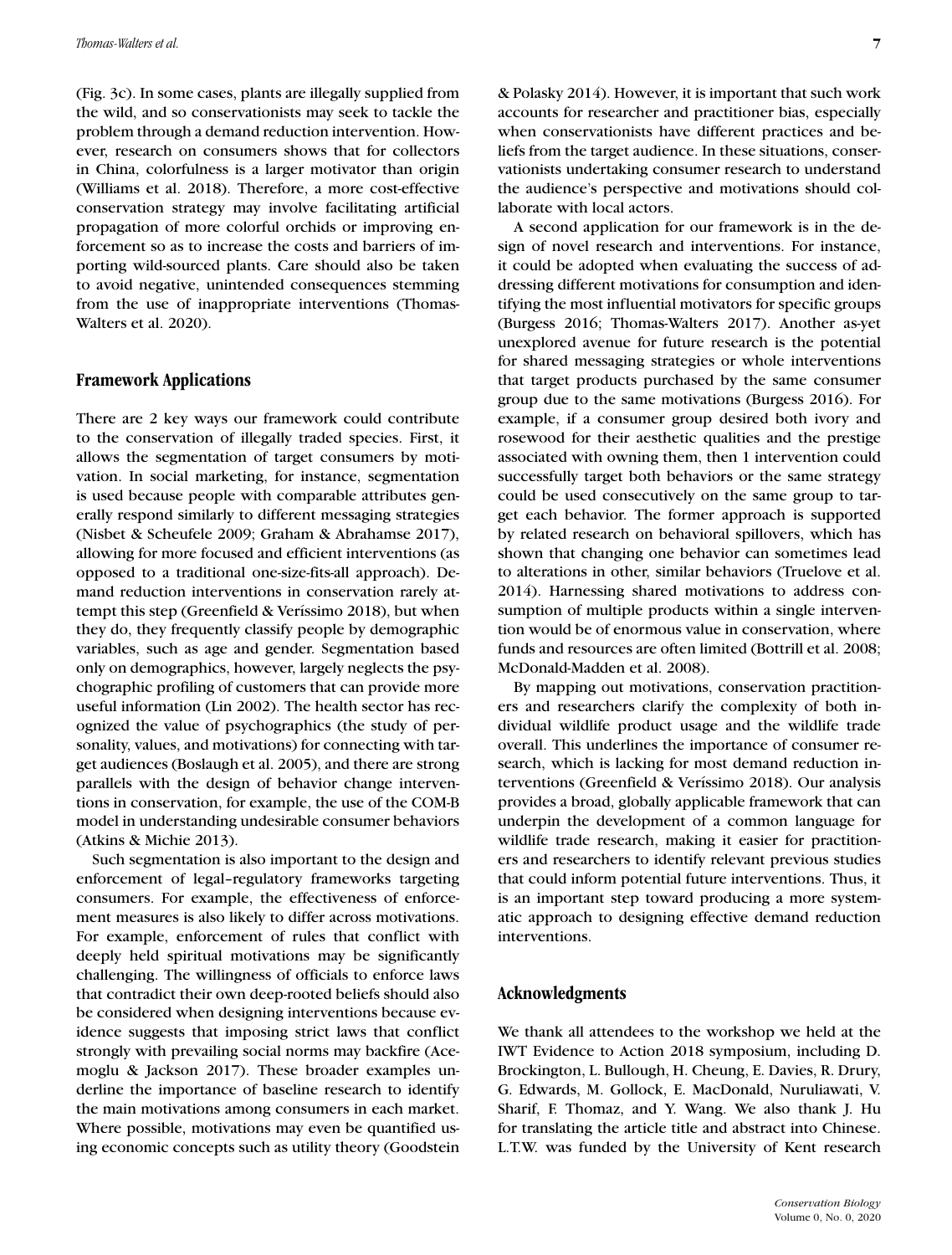alumni scholarship. D.V. thanks the Oxford Martin Programme for the Illegal Wildlife Trade for support.

### **Supporting Information**

Methodology details (Appendix S1) are available online. The authors are solely responsible for the content and functionality of these materials. Queries (other than absence of the material) should be directed to the corresponding author.

### **Literature Cited**

- Acemoglu D, Jackson MO. 2017. Social norms and the enforcement of laws. Journal of the European Economic Association **15:**245– 295.
- Ajzen I. 1985. From intentions to actions: a theory of planned behavior. Pages 11–39 in Kuhl J, Beckmann J, editors. Action control: from cognition to behavior. Springer, Berlin, Germany.
- Anggraini M. 2017. Burung yang Baik Dipelihara dan Tidak dalam Serat Ngalamating Kutut. NUSA **12:**20–29.
- Atkins L, Michie S. 2013. Changing eating behaviour: what can we learn from behavioural science? Nutrition Bulletin **38:**30–35.
- Ayling JM. 2015. A regulatory approach to demand reduction in the illegal wildlife market. SSRN Electronic Journal. [https://doi.org/10.](https://doi.org/10.2139/ssrn.2634303) [2139/ssrn.2634303.](https://doi.org/10.2139/ssrn.2634303)
- Atkin CK, Rice RE. 2012. Theory and principles of public communication campaigns. Pages 3–19 in Rice RE, Atkin CK, editors. Public communication campaigns. 4th edition. Sage, Thousand Oaks, California.
- Baumgartner H. 2010. A review of prior classifications of purchase behavior and a proposal for a new typology. Review of Marketing Research **6:**3–36.
- Bergin D, et al. 2018. The final straw? An overview of Straw-headed Bulbul *Pycnonotus zeylanicus* trade in Indonesia. Bird Conservation International **28:**126–132.
- Boakye MK, et al. 2016. Unravelling the pangolin bushmeat commodity chain and the extent of trade in Ghana. Human Ecology **44:**257– 264.
- Boslaugh SE, et al. 2005. Comparing demographic, health status and psychosocial strategies of audience segmentation to promote physical activity. Health Education Research **20:**430–438.
- Bottrill MC, et al. 2008. Is conservation triage just smart decision making? Trends in Ecology & Evolution **23:**649–654.
- Burgess G. 2016. Powers of persuasion? Conservation communications, behavioural change and reducing demand for illegal wildlife products. TRAFFIC Bulletin **28:**65–73.
- Burivalova Z, Lee TM, Hua F, Lee JSH, Prawiradilaga DM, Wilcove DS. 2017. Understanding consumer preferences and demography in order to reduce the domestic trade in wild-caught birds. Biological Conservation **209:**423–431.
- Bush ER, Baker SE, Macdonald DW. 2014. Global trade in exotic pets 2006–2012. Conservation Biology **28:**663–676.
- Cardinale BJ, et al. 2012. Biodiversity loss and its impact on humanity. Nature **489:**326–326.
- Challender DWS, Harrop SR, MacMillan DC. 2015. Towards informed and multi-faceted wildlife trade interventions. Global Ecology and Conservation **3:**129–148.
- Challender DWS, MacMillan DC. 2014. Poaching is more than an enforcement problem. Conservation Letters **7:**484–494.
- Cheung GCK, Chang CY. 2011. Cultural identities of Chinese business: networks of the shark-fin business in Hong Kong. Asia Pacific Business Review **17:**343–359.
- CITES Secretariat. 2016. Decisions of the Conference of the Parties to CITES in effect after its 75th meeting. CITES Secretariat, Geneva Switzerland. Available from<https://cites.org/eng/dec/index.php> (accessed July 2020).
- Daltry JC, et al. 2015. Making business scents: how to harvest incense sustainably from the globally threatened lansan tree *Protium attenuatum*. Oryx **49:**431–441.
- Davis R, Campbell R, Hildon Z, Hobbs L, Michie S. 2015. Theories of behaviour and behaviour change across the social and behavioural sciences: a scoping review. Health Psychology Review **9:**323–344.
- Downes E. 2018. "A very good livelyhood": the native animal fur trade in Victoria. History Australia **15:**89–112.
- Drury R. 2011. Hungry for success: urban consumer demand for wild animal products in Vietnam. Conservation and Society **9:**247– 257.
- Foster SJ, et al. 2019. Global seahorse trade defies export bans under CITES action and national legislation. Marine Policy **103:**33–41.
- Gao Y, Clark SG. 2014. Elephant ivory trade in China: trends and drivers. Biological Conservation **180:**23–30.
- Golden CD, et al. 2014. Economic valuation of subsistence harvest of wildlife in Madagascar. Conservation Biology **28:**234–243.
- Goodstein ES, Polasky S. 2014. Economics and the environment. 7th edition. John Wiley & Sons, Hoboken, New Jersey.
- Graham T, Abrahamse W. 2017. Communicating the climate impacts of meat consumption: the effect of values and message framing. Global Environmental Change **44:**98–108.
- Greenfield S, Veríssimo D. 2018. To what extent is social marketing used in demand reduction campaigns for illegal wildlife products? Insights from elephant ivory and rhino horn. Social Marketing Quarterly **25:**40–54.
- Hanley N, Mourato S, Wright RE. 2002. Choice modelling approaches: a superior alternative for environmental valuation? Journal of Economic Surveys **15:**435–462.
- Hinsley A, Veríssimo D, Roberts DL. 2015. Heterogeneity in consumer preferences for orchids in international trade and the potential for the use of market research methods to study demand for wildlife. Biological Conservation **190:**80–86.
- Hinsley A., et al. 2017. A review of the trade in orchids and its implications for conservation. Botanical Journal of the Linnean Society **186:**435–455.
- Holbrook MB, Hirschman EC. 1982. The experiential aspects of consumption: consumer fantasies, feelings, and fun. Journal of Consumer Research **9:**132–140.
- Holliday JC, Cleaver M. 2008. Medicinal value of the caterpillar fungi species of the genus Cordyceps (Fr.) link (Ascomycetes). A review. International Journal of Medicinal Mushrooms **10:**219–234.
- Hughes JD. 2003. Europe as consumer of exotic biodiversity: Greek and Roman times. Landscape Research **28:**21–31.
- Jepson P, Ladle RJ, Sujatnika. 2011. Assessing market-based conservation governance approaches: a socio-economic profile of Indonesian markets for wild birds. Oryx **45:**482–491.
- Kitson H, Nekaris KAI. 2017. Instagram-fuelled illegal slow loris trade uncovered in Marmaris, Turkey. Oryx **51:**394.
- Kumaravel K, et al. 2012. Seahorses a source of traditional medicine. Natural Product Research **26:**2330–2334.
- Leimgruber P, et al. 2008. Modeling population viability of captive elephants in Myanmar (Burma): implications for wild populations. Animal Conservation **11:**198–205.
- Lin CF. 2002. Segmenting customer brand preference: demographic or psychographic. Journal of Product & Brand Management **11:**249– 268.
- Liu H, et al. 2014. Eat your orchid and have it too: a potentially new conservation formula for Chinese epiphytic medicinal orchids. Biodiversity and Conservation **23:**1215–1228.
- Martin-Smith KM, Vincent ACJ. 2006. Exploitation and trade of Australian seahorses, pipehorses, sea dragons and pipefishes (Family Syngnathidae). Oryx **40:**141–151.